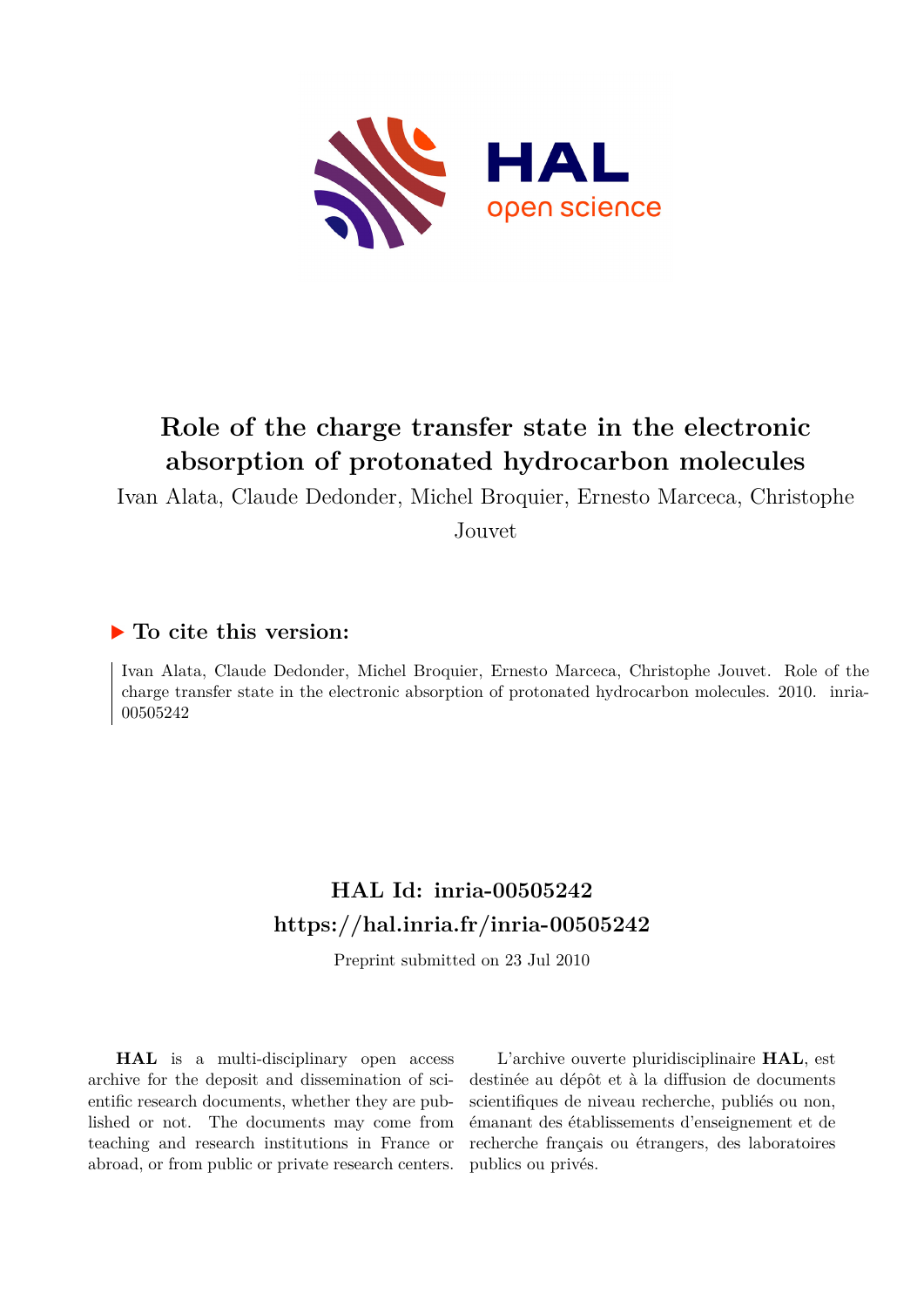#### **Role of the charge transfer state in the electronic absorption of protonated hydrocarbon molecules**

**I. Alata1,3, C. Dedonder1,2,, M. Broquier1,2, E. Marceca4 , C. Jouvet1,2 [\\*](#page-1-0)**

*1) Centre Laser de l'Université Paris Sud (LUMAT FR 2764) Bât. 106, Univ. Paris-Sud* 

*91405 Orsay Cedex, France* 

*2) Institut des Sciences Moléculaires d'Orsay Bât. 210, Univ. Paris-Sud 91405 Orsay Cedex,* 

*France* 

*3) Atomic Energy Commission of Syria, Damascus, P.O. Box 6091 Syria. http://www.aec.org.sy/ 4) INQUIMAE-UBA, Ciudad. Universitaria, 3er piso, Pab. II, (1428) Buenos Aires, Argentina* 

#### **Abstract**

The vibrationally resolved electronic spectra of isolated protonated polycyclic aromatic hydrocarbons - naphthalene, anthracene, tetracene - have been recorded via neutral photofragment spectroscopy. The  $S_1 \leftarrow S_0$  transitions are all in the visible region and do not show a monotonic red shift as a function of the molecular size as observed for the neutral analogues. Comparison with *ab initio* calculations indicates that this behaviour is due to the nature of the excited state, which has a pronounced charge transfer character for protonated linear PAH with an even number of aromatic rings.

<span id="page-1-0"></span> \* Corresponding author: christophe.jouvet@u-psud.fr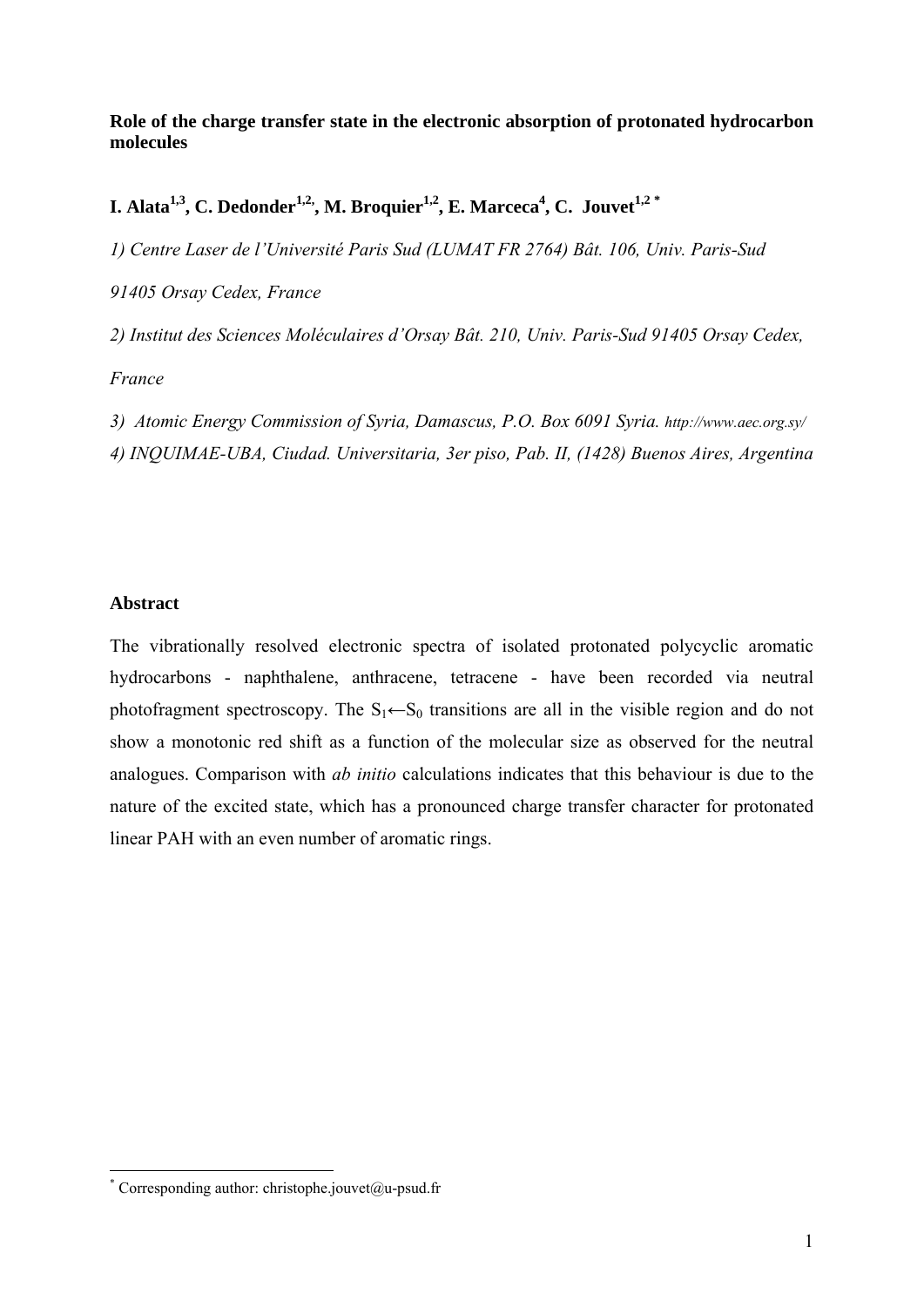### *Introduction*

Very little is known about the structure, dynamics, and electronic properties of protonated molecules, of even simple isolated polyaromatic protonated AH<sup>+</sup> ions. Recent advances in the development of efficient ion sources, sensitive spectroscopic detection and ion trapping techniques have allowed substantial progress in the characterization of the ground state geometric structure of isolated and microsolvated  $AH^+$  ions in the gas phase<sup>1-5</sup>.

We have recently started to investigate the electronic structure and excited states properties of very simple protonated aromatic molecules in order to get some information on these species which are present the various environments. The knowledge of their spectroscopy is a necessary step in order to detect these species in remote environments such as molecular interstellar clouds, planetary atmosphere, plasmas or jet engine exhaust.

We have shown that the excited state properties of these excited protonated molecules is not simple to predict. From *ab initio* calculations it appears that the excited states of protonated benzene are unstable and probably undergo a very fast internal conversion.<sup>6</sup> This is due to a very strong change in geometry in the excited state, the system looses its planar symmetry upon electronic excitation and conical intersections between the first excited states and the ground state arise along out of plane bending coordinates. This seems substantiated by the experimental results since we have been able to record well structured excitation spectra for protonated molecules like benzaldehyde<sup>7</sup> and naphthalene but not for benzene.

Compared to their neutral analogues, the protonated molecules in their excited states seem to be shorter lived, as it is the case for protonated aromatic amino acids. $8-10$  This is particularity true in the tryptophan case where the excited state lifetime is in the femtosecond domain for the protonated species and in the nanosecond domain for neutral tryptophan. It should be noticed that if protonation has a strong influence on the excited state lifetimes of these aromatic amino acids, the change in the excited state transition energy is very small.<sup>10, 11</sup>

Recently we reported the first observation of the excitation spectrum of protonated benzene dimer.<sup>12</sup> The observed transition is around 450 nm, largely red shifted in comparison with the neutral dimer transition. This transition is also strongly red shifted with respect to the protonated benzene transition.<sup>13</sup> This strong red-shift is due to the charge transfer character of the first excited state, where an electron of the highest  $\pi$  orbital localized on the neutral benzene moiety is transferred to a  $\pi^*$  orbital localized on the protonated benzene part.

In the present paper we would like to address the following questions on simple protonated aromatic molecules, the linear Polycyclic Aromatic Hydrocarbons (PAH).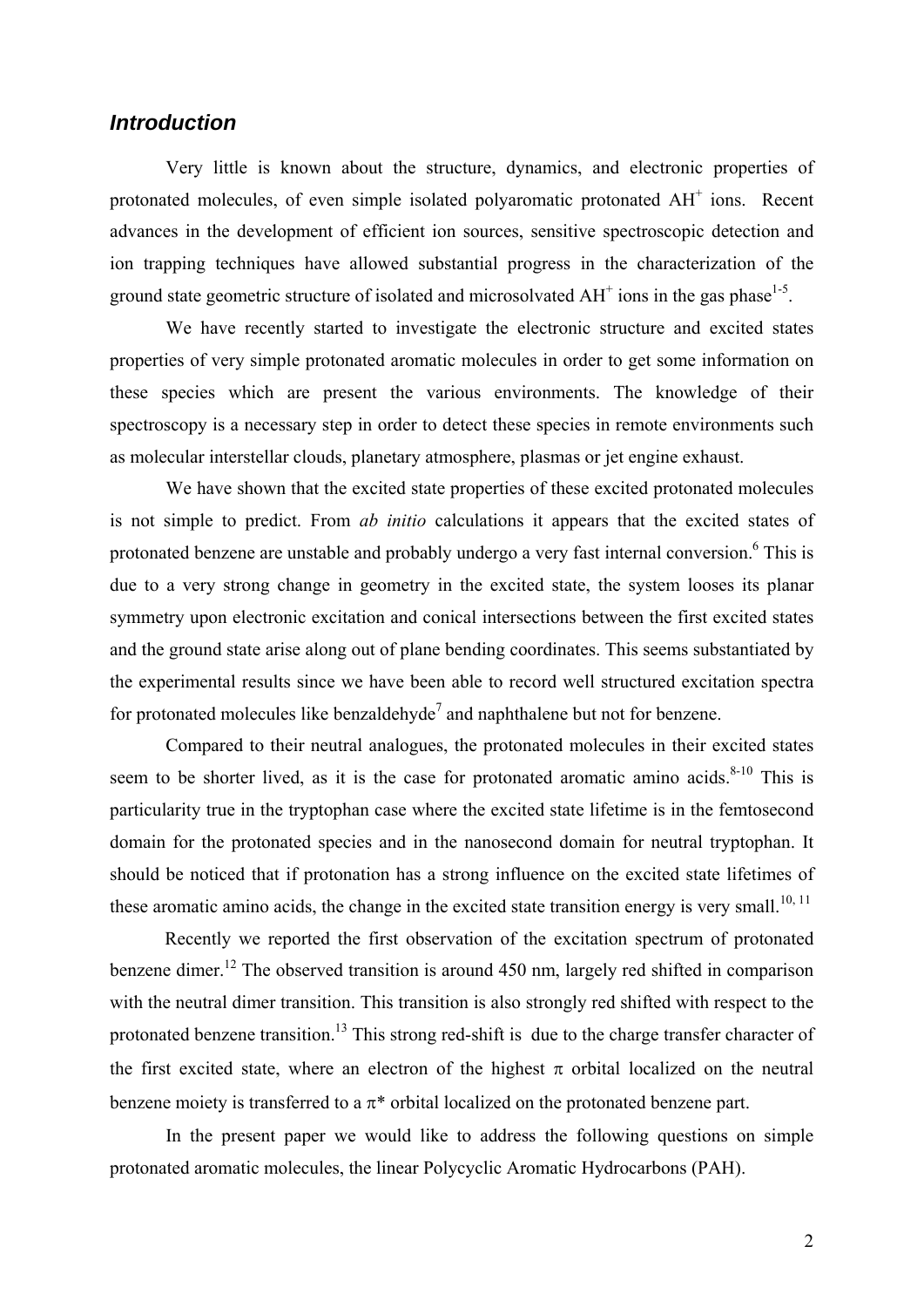1) In neutral PAHs, the electronic absorption scales with the number of the aromatic cycles. As the size of the molecule increases the electron are more and more delocalized and in the simple "particle in the box" picture, the larger the box, the smaller the energy gap between the quantum states. Is this also valid for the protonated species?

2) The excited state lifetime of protonated PAHs. There is an intrinsic relation between the excited state geometry change and the excited state lifetime. Indeed, large geometry changes lead quite often to conical intersections with the ground state thus to very short lifetimes as for example in DNA bases.<sup>14, 15</sup> This is the case for protonated benzene in which calculations predict a conical intersection between  $S_1$  and  $S_0$ , and no vibrational structure can be recorded because the excited state lifetime is expected to be very short. In contrast, in protonated naphthalene the ground and excited state geometries are more similar and vibrationally resolved photofragmentation spectra have been obtained. What about larger PAHs?

 3) What is the nature of the excited state? In the protonated benzene dimer and in protonated naphthalene, the excited state has a strong charge transfer character. Is it also true for larger PAHs?

We are presenting the first experimental excitation spectra of protonated linear PAHs anthracene and tetracene that will be compared to protonated naphthalene. As we will see, the non-monotonic shift of the first electronic transition with the number of aromatic cycles can be understood considering the character of the excited states (charge transfer state or not) evidenced through *ab initio* calculations.

#### *Experimental*

The experimental setup has been described previously<sup>12, 16</sup> and is detailed in the supplementary information. Protonated PAH ions are produced by a discharge ignited in a pulsed supersonic expansion in a mixture of He and H2. Since the large PAH have to be heated at 250°C in order to get enough vapour pressure to perform the experiment, a modified pulsed expansion is used following the design of Pr T. Ebata.<sup>17</sup> The cold ions are extracted and accelerated in a reflectron time-of-flight mass spectrometer.

The mass resolution is good enough to discriminate between the radical cation and the protonated ion and to guarantee that the laser is exciting selectively the protonated species. (see supplementary information). Using a high proportion of  $H_2$  in the expansion, it is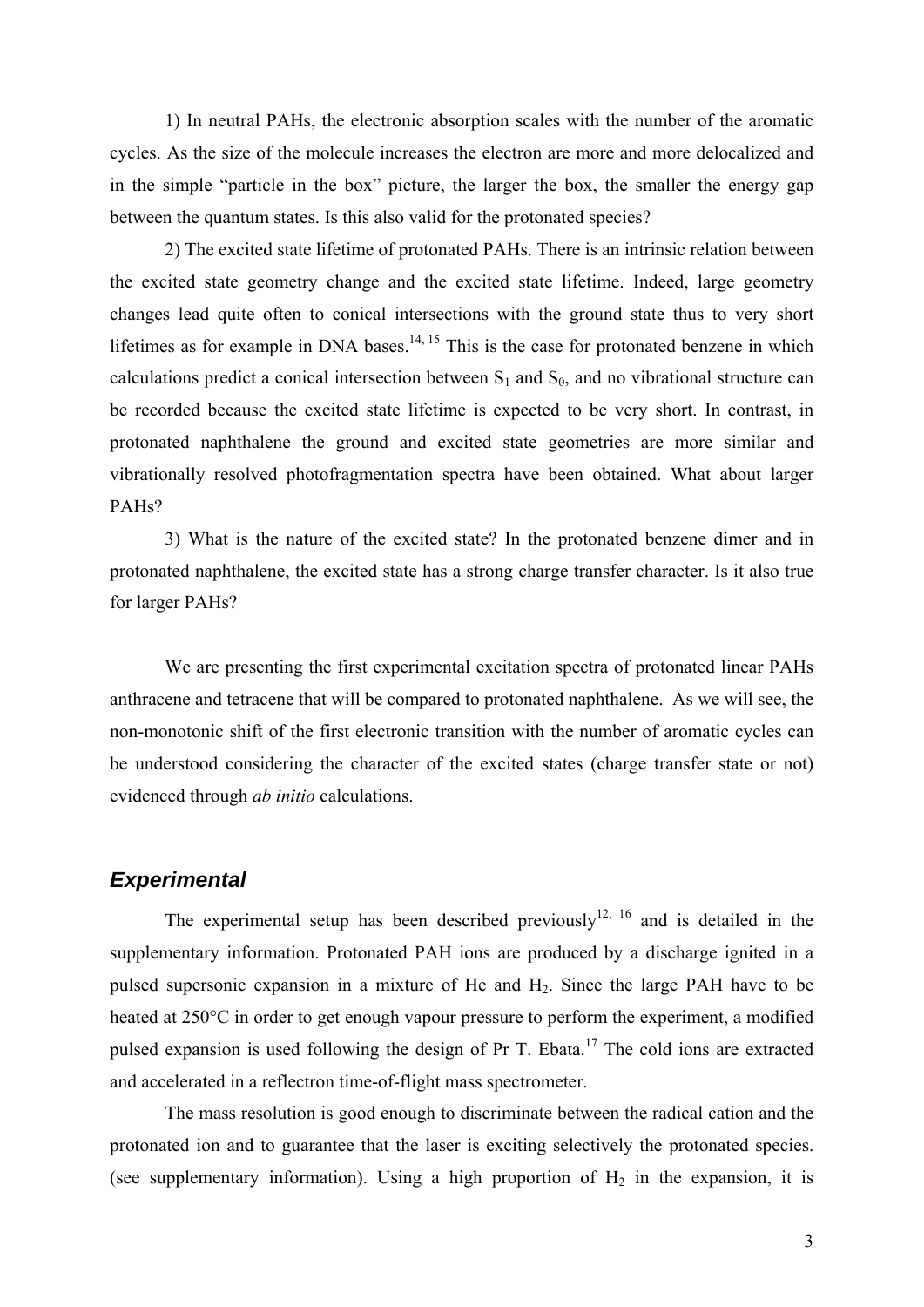possible to have a concentration of protonated species ten times larger than that of radical cations.

The mass-selected ions are resonantly photofragmented with photons generated by an optical parametric oscillator laser. Resulting fast neutral fragments are detected by a multichannel plate detector, whereas all the ions (parents or fragments) are repelled by an electrostatic field. The fragmentation region (intersection between the ion bunch and the laser) is held at a high voltage or high electric field to evaluate the fragmentation time.

Since our detection relies on the fragmentation of the molecule, the first band in the electronic spectrum may correspond to the fragmentation threshold. If this were the case, one should observe a rather long fragmentation time for the first band and a strong dependence of the fragmentation time on the excess energy. The fragmentation time can be measured when a 1kV/cm electric field is applied in the interaction zone. In this case the kinetic energy of the parent ion is changing as it travels inside the interaction zone and the neutral fragment keeps the parent ion velocity. As a result, if the fragmentation time is longer than 10 ns, the ensemble of neutrals emitted during the parent ion lifetime will give rise to a peak broadened towards longer time of flights. With this technique a resolution of 10 ns can be achieved.<sup>18</sup>

The real difficulty of this experiment is to achieve a good cooling of the protonated ions. First the neutral molecules are produced from a heated oven and then they are heated by the protonation process (probably due to collision with  $H_3^+$  produced by the discharge). Thus many collisions with cold He atoms are necessary to cool down the protonated species. At the same time if there are too many collisions recombination with the electrons present in the plasma generated by the discharge will remove the ions. The production of cold species results then in a delicate balance between too much and not enough collisions. In all the spectra that have been recorded, the vibrational bands are observed superimposed on a continuous background. We assign this background to hot molecules left over from the cooling process and probably the quantity of cold molecules giving the observed structured spectra is just a small portion of the protonated ions produced by the discharge.

When the molecular size increases, the oven temperature has to increase and the initial internal energy of the precursor increases, so that it is more and more difficult to cool down the ions, making the experiment more difficult.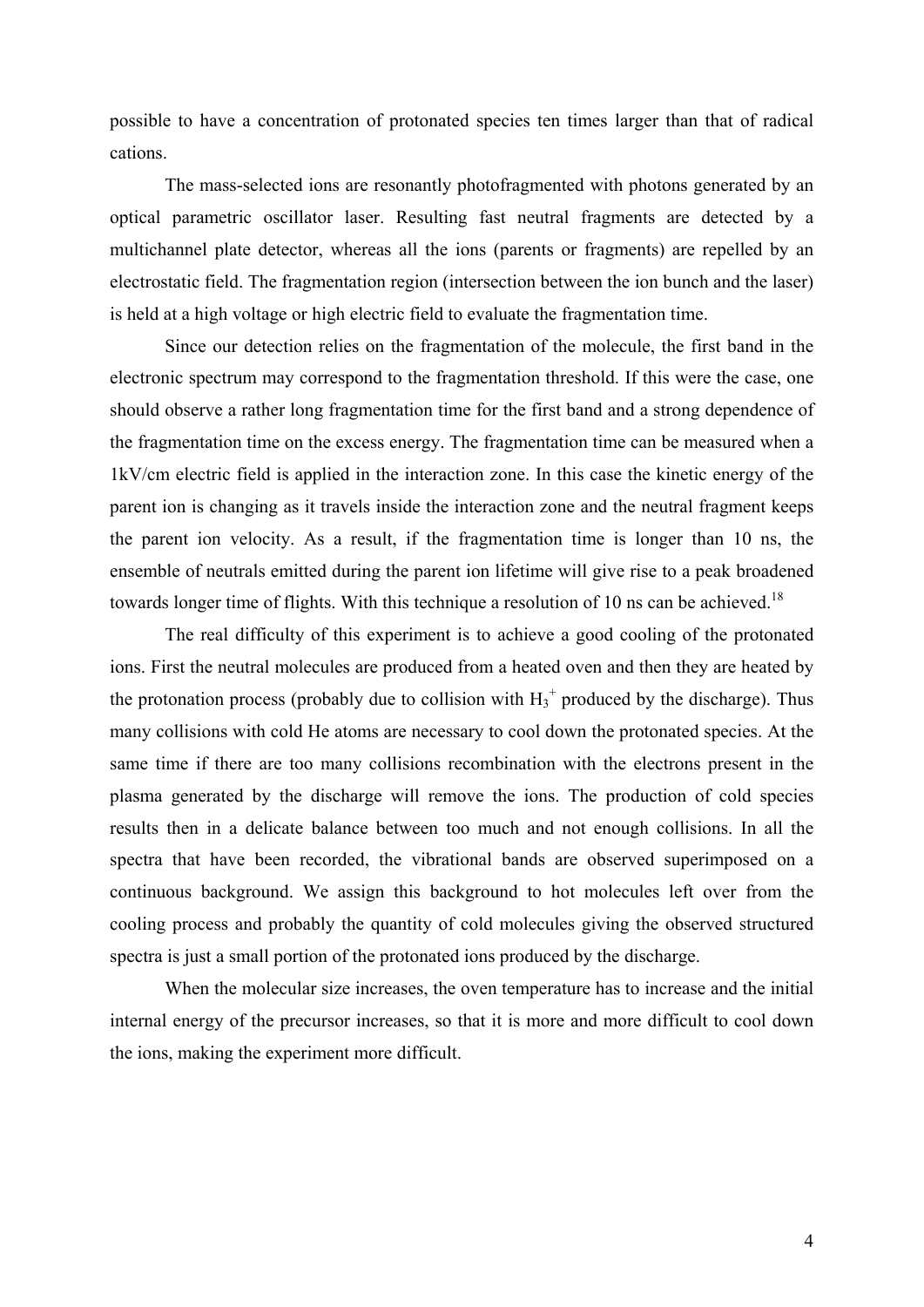## *Calculations.*

*Ab initio* calculations have been performed with the TURBOMOLE® program package, making use of the resolution-of-the-identity (RI) approximation for the evaluation of the electron-repulsion integrals. The equilibrium geometry of the ground electronic state  $(S_0)$ has been determined at the MP2 level. Excitation energies and equilibrium geometry of the lowest excited singlet state  $(S_1)$  have been determined at the RI-CC2 level. Calculations were performed with the def-SVP basis set because of the size of the molecules.

## *Results and discussion*

#### **a) Experiment**

In figure 1 are presented the photo-fragmentation spectra of protonated naphthalene, anthracene and tetracene. As discussed above, the spectra are composed of sharp vibrational bands issued from cold molecules superimposed on a background issued from hot molecules. Protonated naphthalene and anthracene absorb in the same spectral region whereas protonated tetracene is strongly red shifted. The spectra start at 503.36 nm for protonated naphthalene, 491.43 nm for protonated anthracene and 679.90 nm for protonated tetracene, with an accuracy of  $\sim$ 3 cm<sup>-1</sup> (0.1 nm).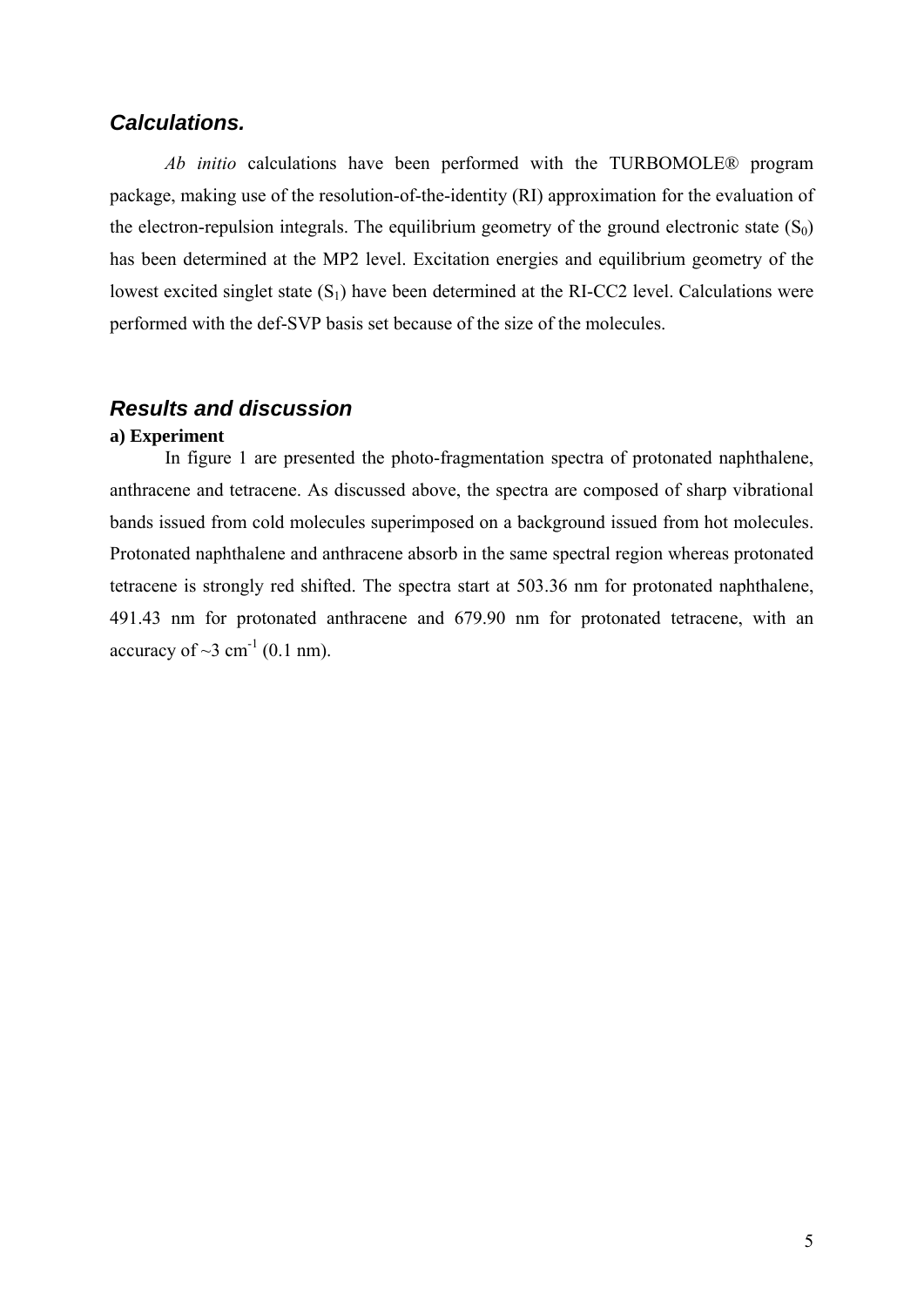

*Figure 1. Photofragmentation spectra of protonated linear PAHs. The intensities have been normalized to the first band in each spectrum. The excited state geometries of the molecules are represented in the insets.* 

As already mentioned, the first band observed in the spectra may correspond to the dissociation threshold. However, when a 1kV/cm electric field is applied in the interaction region, there is no broadening of the photo-fragment peak indicating that the neutrals are produced in a few tens of nanosecond for the first band, which seems too short for a fragmentation at threshold.

The dissociation threshold for naphthalene has been calculated at 2.69  $eV<sup>1</sup>$  and for anthracene, and tetracene, assuming that the main dissociation path is the loss of atomic hydrogen as in  $IRMPD<sup>3</sup>$  the dissociation energy can be evaluated from the thermochemical  $data^{19}$  as

 $E_{diss}(MH^+\rightarrow M^+ + H)=PA(M) + IP(M) - IP(H)$ 

where PA(M) is the proton affinity of the neutral molecule M, IP(M) is its ionization potential, IP(H) is the ionisation potential of the hydrogen atom.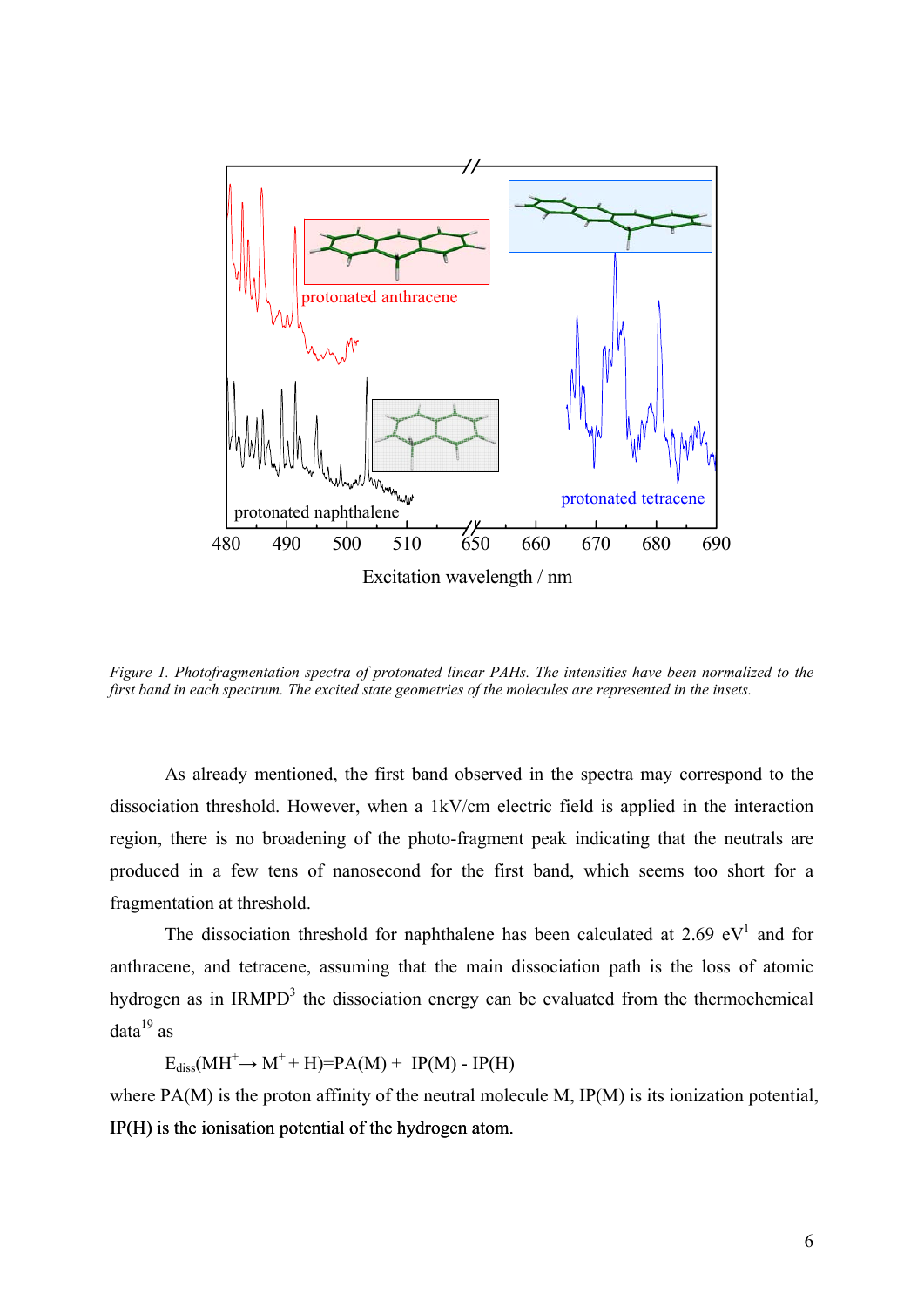This leads to dissociation values of 2.93 eV for anthracene and 2.75 eV for tetracene. In all these cases, the first bands observed in the spectra lie below the dissociation threshold, the spectrum is thus not limited by the fragmentation threshold at low energy and the dissociation is a multiphoton process via the resonant  $S_1 \leftarrow S_0$  transition.

In a first step we will consider that the first band observed in each spectrum corresponds to the 0-0 transition. Under this hypothesis, strong 0-0 transitions are observed, which implies that the excited state equilibrium geometry is not strongly changed as compared to the ground state geometry in contrast to the benzene case for which the geometry change is predicted to be very important.

In addition the excited state lifetimes are not very short, i.e. longer than  $\sim$ lps in contrast to protonated benzene or tryptophan since the bandwidths are in the order of 10 cm<sup>-1</sup>, the bandwidths including the rotational envelope.

#### **b) Calculations**

For each system we searched for the most stable isomer in the ground state at the RI-MP2 level. The isomers calculated are presented in figure 2. The ground state energies of the different isomers are given in Table 1, the energy being referenced to the most stable isomer. This most stable structure corresponds to the isomer for which the proton is located closer to the middle of the PAH chain as in previous DFT calculations.<sup>3</sup> Only the most stable isomer of pentacene, with the proton attached to the central ring has been calculated.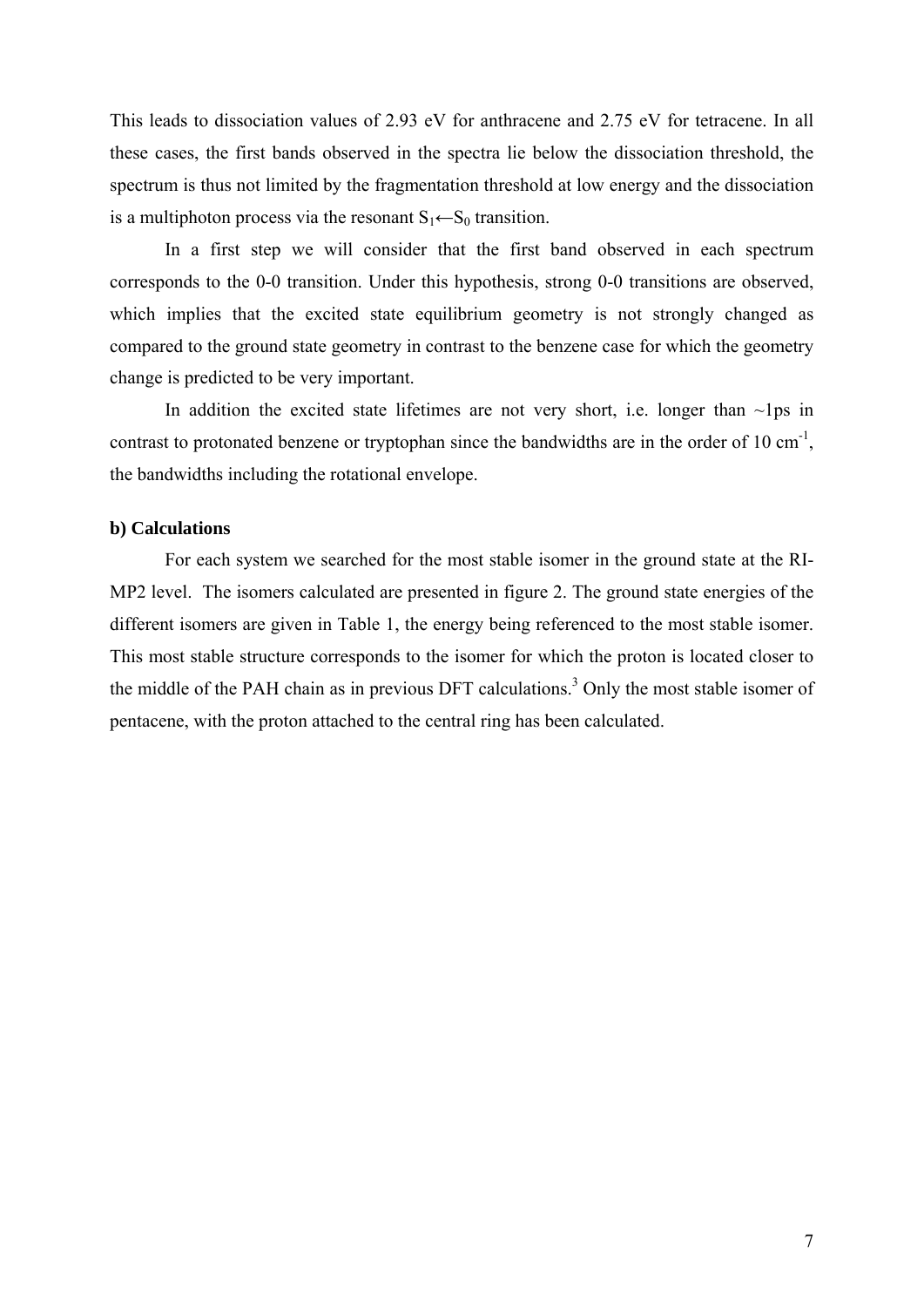

*Figure 2: Different isomers calculated for protonated naphthalene, anthracene and tetrasene.* 

For each isomer the vertical and adiabatic transition energies have been calculated, the latter can be directly compared with the experimental spectrum provided the structural changes between the ground and excited states are not too large so that the 0-0 transition will have a reasonable Franck-Condon factor.

For naphthalene and anthracene, the ground and excited state ZPE have been calculated for the most stable isomer to correct the transition energy.

Table 1. *Calculated ground and excited state energies for naphthalene, anthracene and tetracene calculated at the RI-CC2 (def-SVP) level (all the values are given in eV). For pentacene only the most stable C1 isomer with the proton on the central ring has been calculated for comparison with the smaller molecules.* 

*Second column: ground state energy for the different isomers. the energies are referenced to the most stable C1 isomer, which is the one where the proton is closer to the middle of the PAH chain (see figure 2); third and fourth column: vertical excitation energies (S<sub>1</sub> and S<sub>2</sub>) energy at the ground state geometry); Fifth column: calculated adiabatic transition: S<sub>1</sub> energy*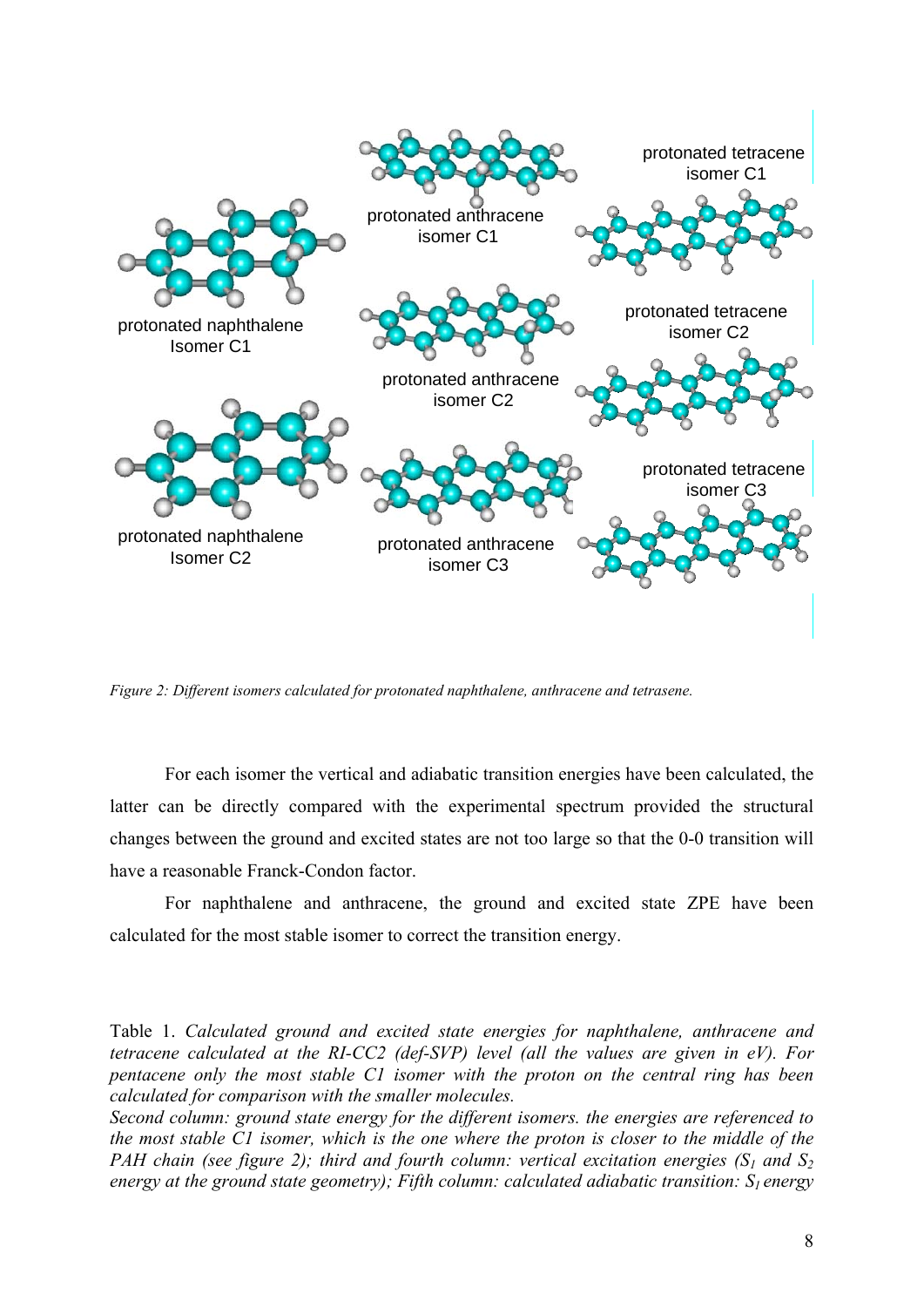(after optimization of the  $S_1$  geometry) minus  $S_0$  energy (after  $S_0$  optimization). This value *corresponds to the transition energy and can be compared with the experimental band origin given in the first column.* 

| NaphthaleneH <sup>+</sup><br><b>Obs=2.47eV</b> | Ground<br>state<br>energy/C1 | $S1$ vertical<br>transition energy | $S_2$ vertical<br>transition energy | $S_1 \leftarrow S_0$ adiabatic<br>transition energy |
|------------------------------------------------|------------------------------|------------------------------------|-------------------------------------|-----------------------------------------------------|
| C <sub>1</sub>                                 |                              | 3.00                               | 3.52                                | 2.61/2.48 ZPE corrected                             |
| C <sub>2</sub>                                 | 0.15/0.16                    | 2.77                               | 4.47                                | 2.46/2.36 ZPE corrected                             |
|                                                |                              |                                    |                                     |                                                     |
| AnthraceneH <sup>+</sup>                       | Ground<br>state              | $S_1$ vertical                     | $S2$ vertical                       | $S_1 \leftarrow S_0$ adiabatic                      |
| Obs=2.51eV                                     | energy/C1                    | transition energy                  | transition energy                   | transition energy                                   |
| C1                                             |                              | 2.92                               | 3.22                                | 2.71/2.53 ZPE corrected                             |

| TetraceneH <sup>+</sup> | Ground state | $S_1$ vertical    | $S2$ vertical     | $S_1 \leftarrow S_0$ adiabatic |
|-------------------------|--------------|-------------------|-------------------|--------------------------------|
| <b>Obs=1.82eV</b>       | energy/C1    | transition energy | transition energy | transition energy              |
| C <sub>1</sub>          |              | 2.152             | 2.97              | 1.90                           |
| C <sub>2</sub>          | 0.64         | 1.48              | 2.84              | 1.19                           |
| C <sub>3</sub>          | 0.79         | 1.39              | 2.88              | 1.13                           |
|                         |              |                   |                   |                                |

C2 0.45 2.05 4.94 1.73 C3 | 0.61 | 1.93 | 5.01 | 1.64

| PentaceneH <sup>+</sup> | Ground state | S <sub>1</sub> vertical | $S2$ vertical     | $S_1 \leftarrow S_0$ adiabatic |
|-------------------------|--------------|-------------------------|-------------------|--------------------------------|
|                         | energy/C1    | transition energy       | transition energy | transition energy              |
| C1                      |              | 2.14                    | 2.26              | 1.93                           |

For naphthalene the ground state retains a planar Cs symmetry and the excited state presents a local minimum in planar Cs symmetry for the two isomers.

 For anthracene and tetracene the ground and the excited state geometries deviate slightly from Cs symmetry, the carbon atom linked to 2 hydrogen atoms coming slightly out of the molecular plane by 10°.

For the most stable isomers, the calculations show that the changes in geometry between the ground and the first excited state are not very large and Franck Condon factors to the 0-0 transition can be expected to be reasonable: this corroborates the assignment of the first band observed in each spectrum to the 0-0 transition.

The values of the transition energies calculated and observed for the protonated molecules are displayed in figure 3 as a function of the number of aromatic rings and compared with the transition energies of the neutral linear PAH20-23.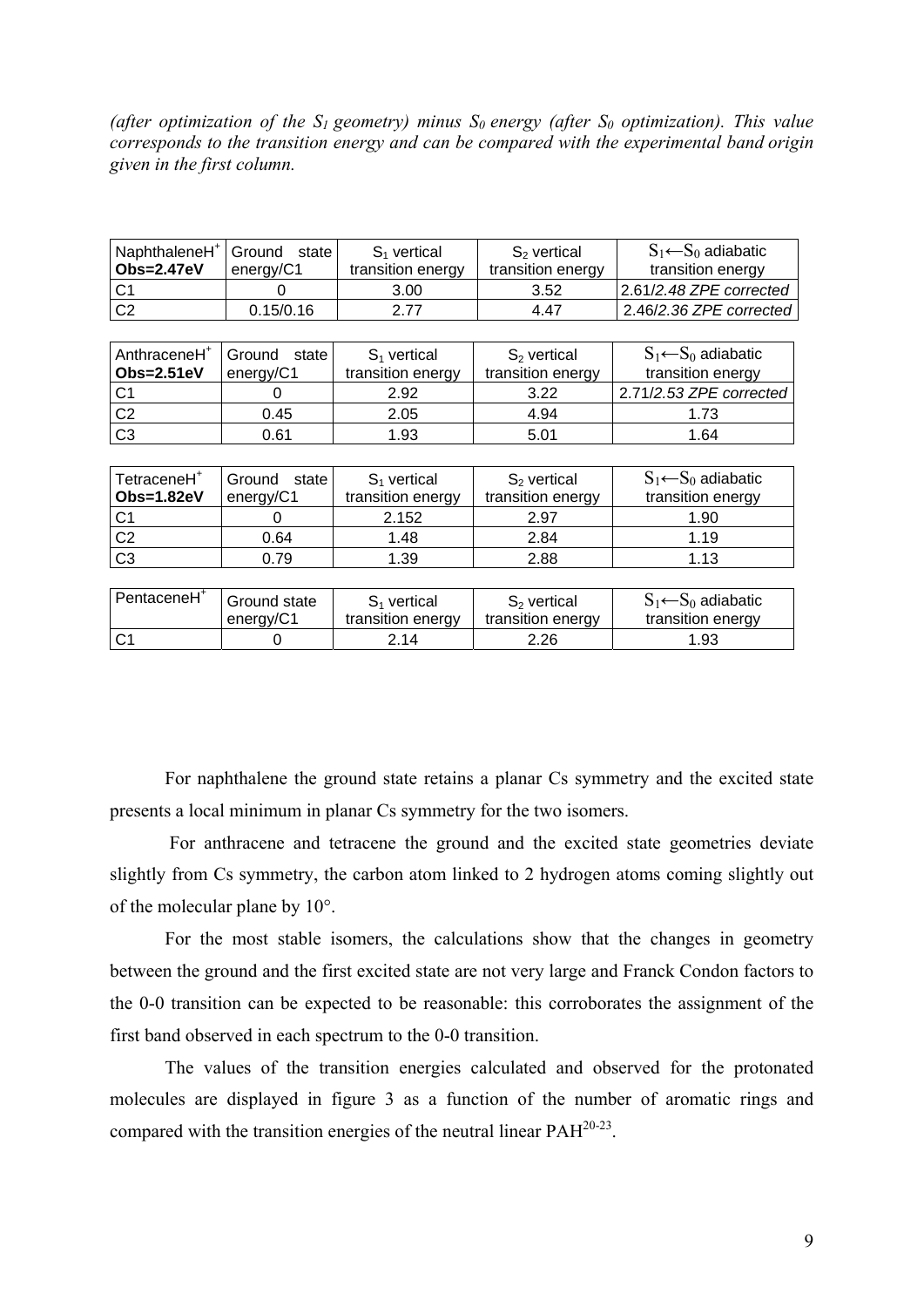

*Figure 3. Variation of the first S<sub>1</sub>←S<sub>0</sub> electronic transition of linear PAHs with the number of aromatic rings.* open blue squares:, experimental transitions of neutral PAHs<sup>20-23</sup>; filled red triangles: calculated vertical *transitions for protonated PAHs ; filled red circles: calculated adiabatic transition for protonated PAHs; open red squares: experimental band origin of protonated PAHs.* 

### *Discussion*

#### *Comparison between experiment and calculated transitions.*

 As can be seen in table 1, the agreement between the calculated adiabatic transition energy for the most stable isomers and the experiment is quite good, while the vertical transition energies do not agree with the experimental observations. This shows that the excited state optimization is a necessary step to get reasonable agreement and that the RI-CC2 method gives reliable results at a reasonable computing cost for these systems. For the smaller systems (i.e naphthalene and anthracene), the agreement is even better when the variation of the ZPE between the ground and excited state is taken into account. This requires the calculation of the  $S_1$  and  $S_0$  vibrational frequencies and the  $\delta ZPE$  values calculated are 0.12 eV for naphthalene and 0.18 eV for anthracene.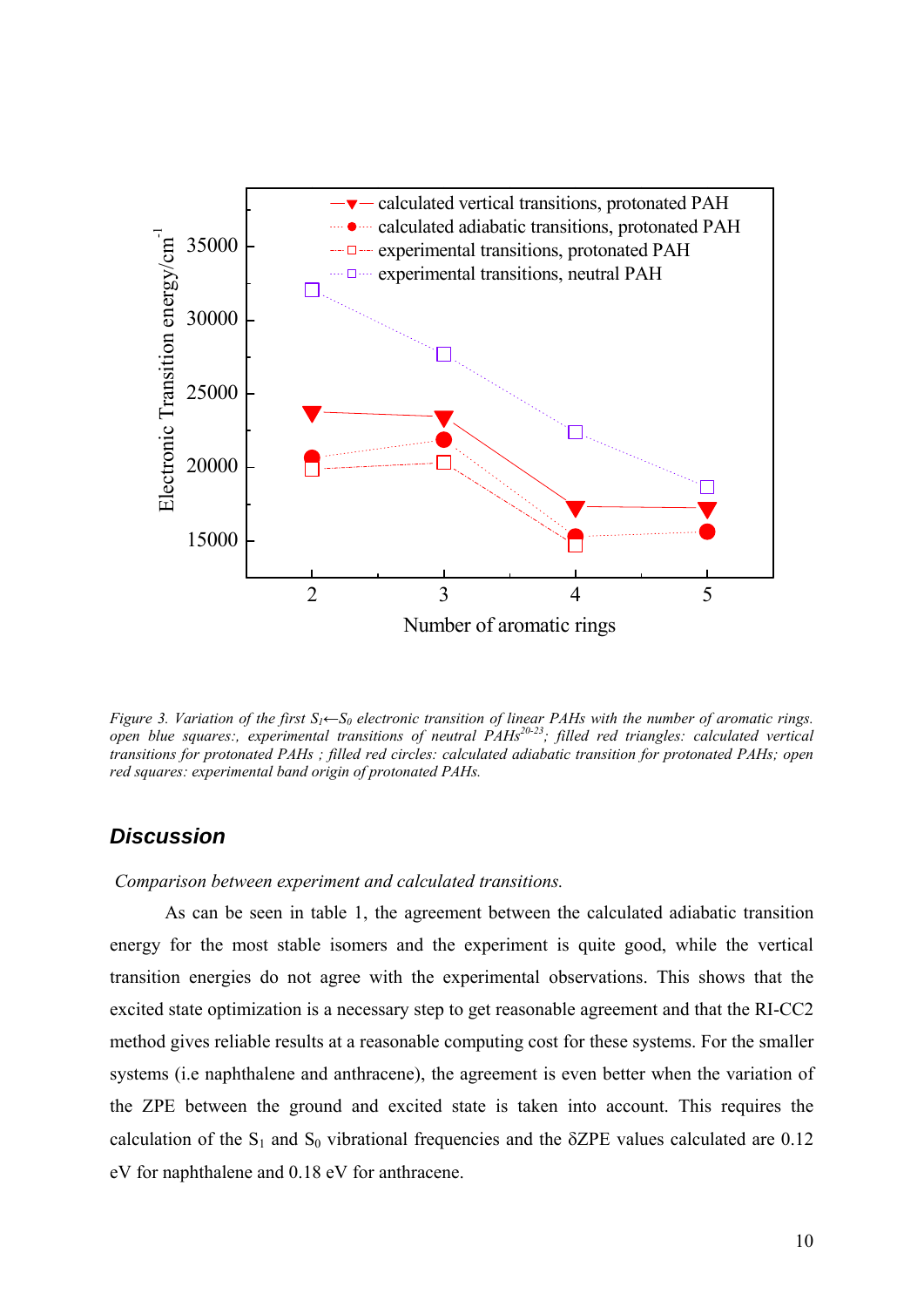It should be noticed that the very good agreement between the observed spectrum and the calculated adiabatic transition energy is only obtained for the most stable isomer. In anthracene and tetracene the electronic transitions of the other isomers are shifted by more than 0.8 eV and cannot account for the observed spectra, which indicates that electronic spectroscopy can be useful to differentiate ground state isomers.

In the case of naphthalene, the calculated adiabatic transition energies for the two isomers are close. It seems however that we see only one isomer, and since the C1 isomer is the most stable<sup>1, 5, 24</sup> and since the transition calculated with ZPE correction is very close to the experimental origin while the transition energy for the C2 isomer is lower, we assign the observed spectrum to the C1 isomer.

#### *Comparison between neutral and protonated molecules*

 The electronic structure of the neutral and protonated molecules are quite similar having the same number of electron and both having a closed shell structure but their electronic spectra are quite different. For the neutral molecules, the electronic transition energies slowly decrease as the size of the molecules increases (figure 3). In contrast for the protonated ions, the transition energy does not show a monotonic behaviour. The anthracene transition is blue shifted as compared to the naphthalene transition and the tetracene transition is red shifted. The reason for this behaviour can be understood on the basis of ab-initio calculations.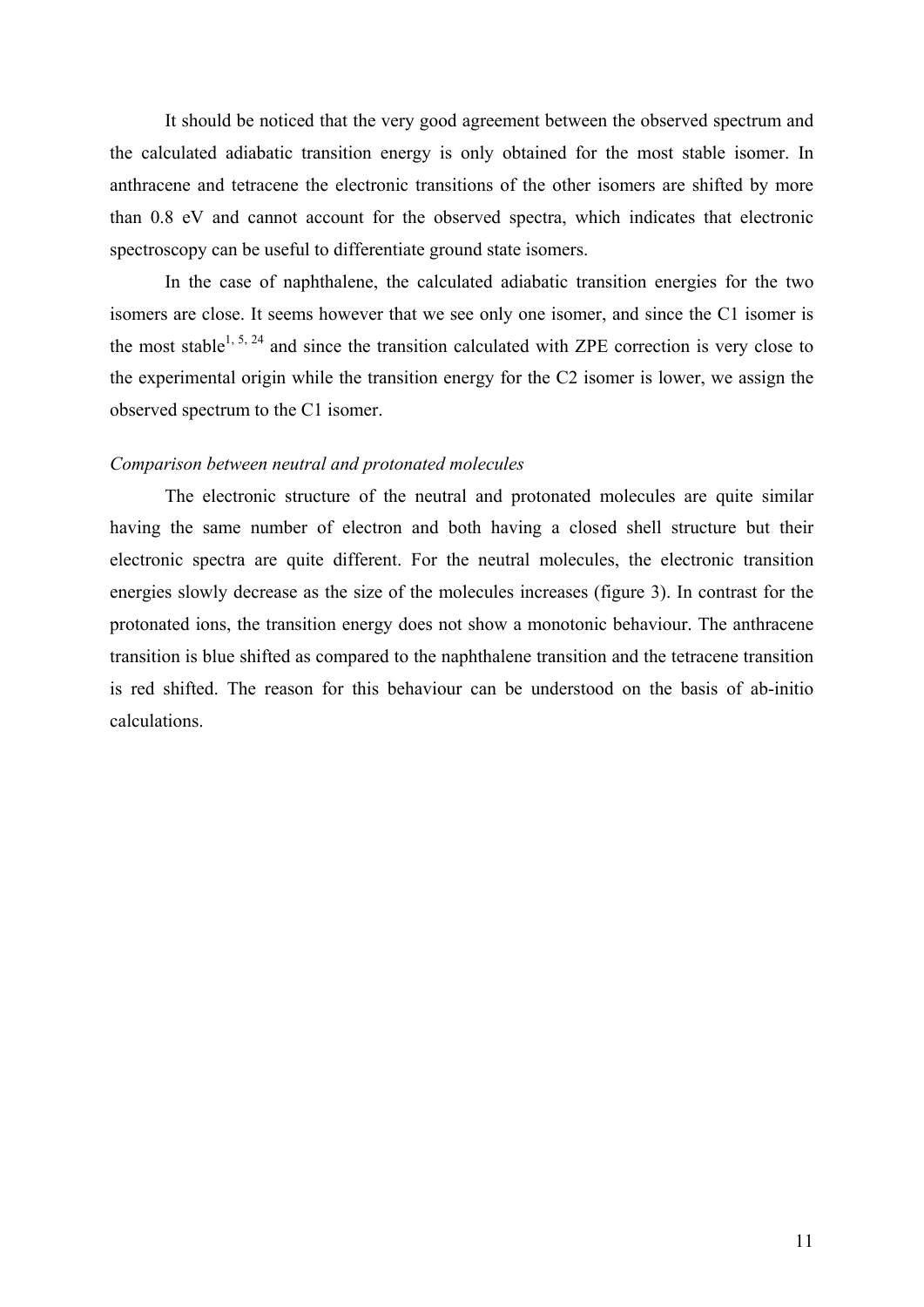

*Figure 4: orbitals involved in the excited state transitions in protonated linear PAH.* 

In anthracene and pentacene, the lowest excited state corresponds to a transition from the HOMO-1 orbital towards the LUMO and for naphthalene and tetracene the lowest excited state involves a HOMO-LUMO transition. Figure 4 shows that, for an even number of aromatic rings, the excitation corresponds to the transition of an electron from the non protonated part of the molecule to the protonated part. This charge transfer character is very similar to what has been observed for the benzene dimer, in which the lowest excited state corresponds to the excitation of the electron from the neutral benzene toward the protonated benzene part. The reason why the charge transfer state is very low in energy in the case of the protonated benzene dimer can be understood with simple arguments: in a crude approximation, the HOMO-LUMO gap is not very different in the protonated and the neutral molecule. However, the HOMO orbital of benzeneH<sup>+</sup> is significantly lower in energy, because the positive charge increases the ionisation energy due to larger Coulomb attraction. Thus, in the protonated benzene dimer, the HOMO is localized on the neutral benzene part, whereas the LUMO is localized on the benzeneH<sup>+</sup> moiety. Consequently, the HOMO-LUMO electronic transition corresponds to a charge transfer state, which is lower in energy than the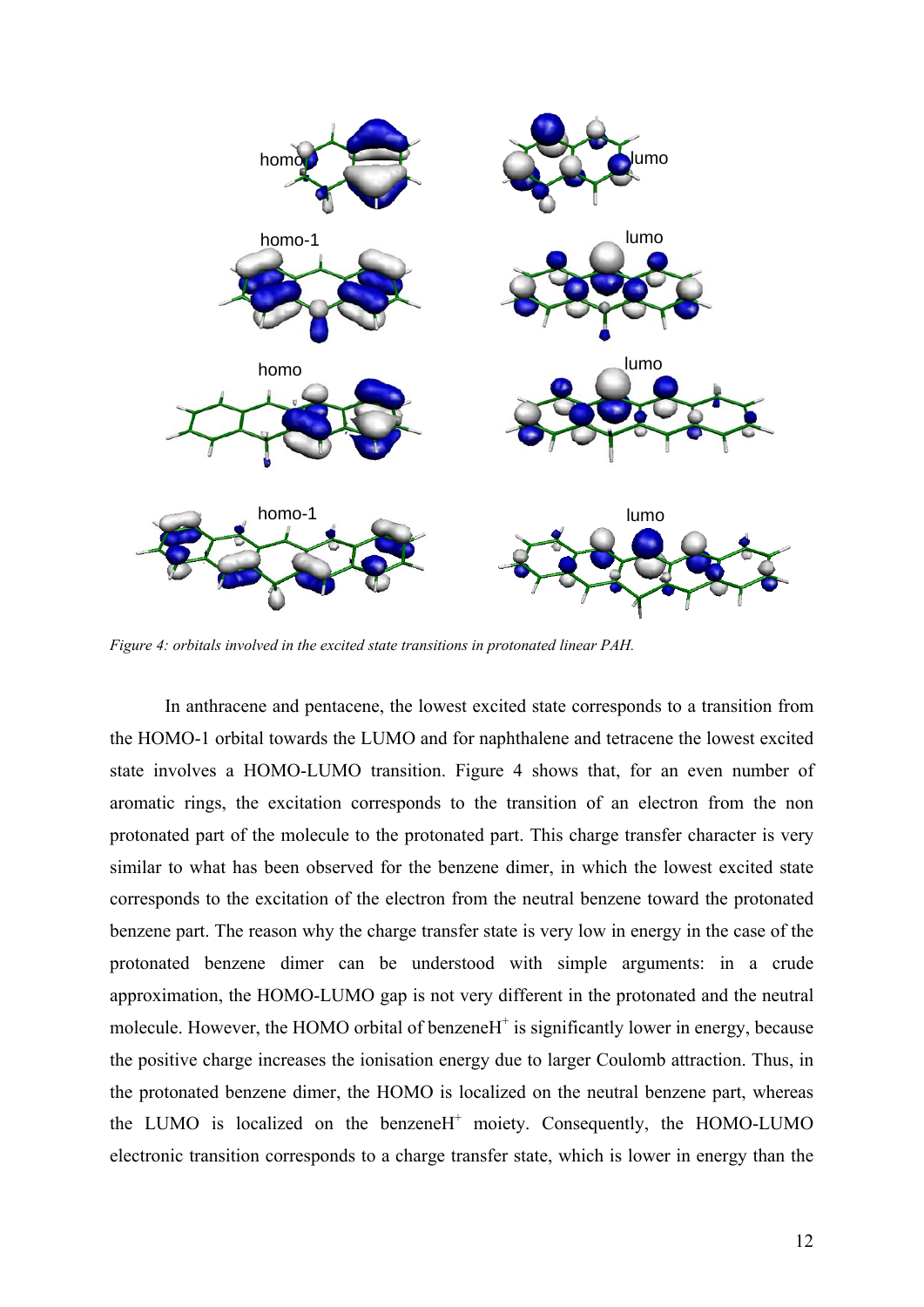transitions localized on each of the constituents. The charge-transfer state of protonated benzene dimer leads to an intense absorption observed in the visible region.<sup>12</sup> The situation is analogous in protonated naphthalene: the two parts of the molecule are no longer equivalent and there is a charge transfer from the neutral aromatic ring to the protonated moiety, leading to a large red shift of the transition as compared to neutral naphthalene.<sup>16</sup> The results obtained for protonated tetracene indicate that this charge transfer also occurs in larger systems.

 For molecules with an odd number of aromatic rings, in the most stable structure the proton is located on the central ring, with a symmetry plane perpendicular to the molecular rings and including the  $CH<sub>2</sub>$  group (Cs molecular symmetry). Under this symmetry there is no charge transfer state and thus the excitation is more similar to the  $\pi \pi*$  excitation of the neutral molecules which is higher in energy. This has already been observed for protonated benzaldehyde and seems to be quite general.

## *Linear (PAH)H+ and Diffuse Interstellar Bands.*

 $(PAH)H^+$  have been suggested to be potential candidates for DIBs carriers.<sup>1, 25-27</sup>, if smaller  $(PAH)H^+$  molecules are usually considered to be less favourable candidates, following photochemical stability arguments, larger ones may have a chance to be stable. It seems that there is no correspondence between the reported  $DIBs<sup>28</sup>$  and the bands observed in the present experiment. Thus protonated naphthalene, anthracene and tetracene are not among the most intense DIBs carriers. Obviously, optical spectra of larger  $(PAH)H^+$  ions are needed for testing the DIBs hypothesis and corresponding experiments are currently underway.

 At last, the quality of comparison between calculations and experiment allows predicting that the pentacene transition should be higher in energy than that of tetracene. It has not yet been possible to confirm this prediction since it seems very difficult to cool down this molecule. May be in the future with a better experimental setup we will be able to test this prediction.

Another point that will be addressed in the future is the properties of non linear PAHs which might be carriers of the diffuse interstellar bands.

#### *Conclusions*

We present the first experimental observation of electronic spectra of protonated linear PAHs. In contrast to the neutral molecules, the first electronic transitions are all in the visible region. The transition energies do not decrease monotonically with the size of the molecule as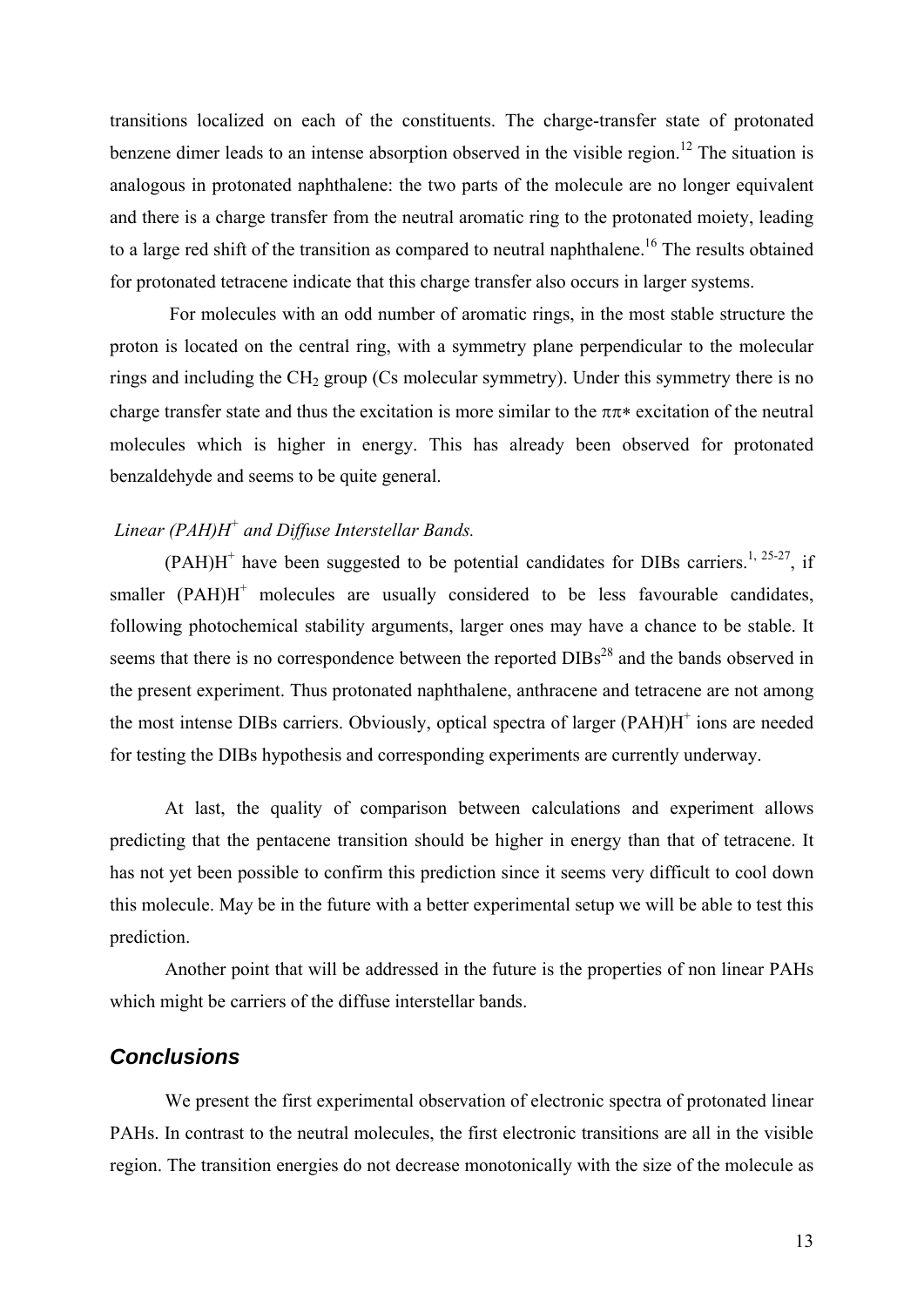for their neutral counterparts, which can be understood with the help of *ab initio* calculations by the presence of low lying charge transfer states in the protonated PAHs with an even number of aromatic rings.

### **Acknowledgments**

The authors thank Pr. O. Dopfer for helpful discussion. This work has been supported by the Université Paris–Sud 11, by the ANR research grant (NT05-1 44224), and the PROCOPE 17832NK program. I.A. thanks the Atomic Energy Commission of Syria for financial support.

**Supplementary Information**: experimental set-up and procedures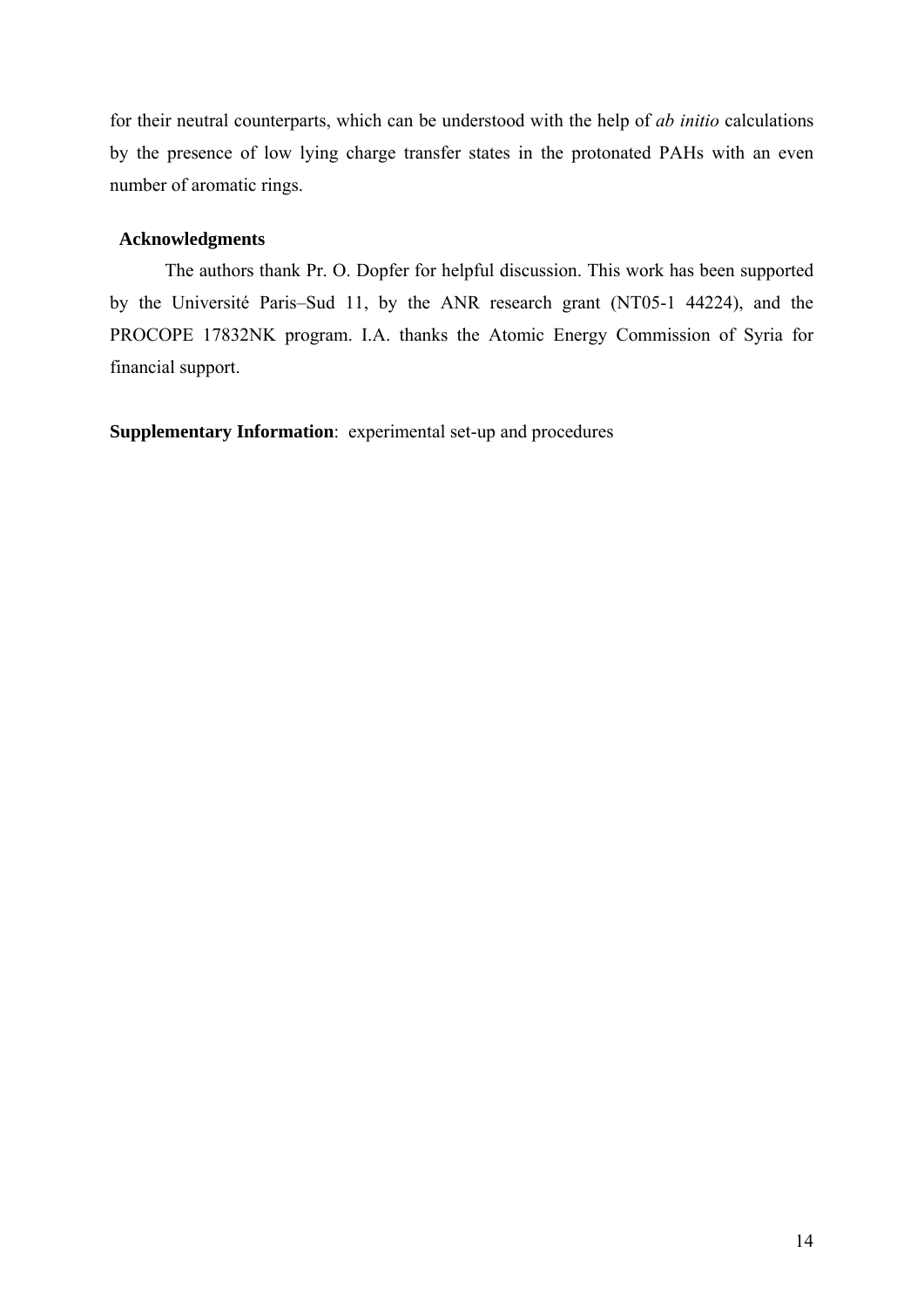## **References**

1. Lorenz, U. J.; Solca, N.; Lemaire, J.; Maitre, P.; Dopfer, O., Infrared spectra of isolated protonated polycyclic aromatic hydrocarbons: Protonated naphthalene. *Angew. Chem. Int. Ed.* **2007,** 46, 6714-6716.

2. Solcà, N.; Dopfer, O., Protonated Benzene: IR Spectrum and Structure of C6H7+. *Angew. Chem. Int. Ed.* **2002,** 41, 3628-3631.

3. Knorke, H.; Langer, J.; Oomens, J.; Dopfer, O., Infrared Spectra of Isolated Protonated Polycyclic Aromatic Hydrocarbon Molecules. *Astrophys J.* **2009,** 706, L66-L70.

4. Zhao, D.; Langer, J.; Oomens, J.; Dopfer, O., Infrared spectra of protonated polycyclic aromatic hydrocarbon molecules:Azulene. *J. Chem. Phys.* **2009,** 131, 184307.

5. Ricks, A. M.; Douberly, G. E.; Duncan, M. A., The Infrared Spectrum of Protonted Naphthalene and its Relevance for the Unidentified Infrared Bands. *Astrophysical Journal*  **2009** 702, (1), 301-306.

6. Rode, M. F.; Sobolewski, A. L.; Dedonder-Lardeux, C.; Jouvet, C.; Dopfer, O., Computational Study on the Photophysics of Protonated Benzene *J. Phys. Chem. A* **2009,** 113, 5865-5873

7. Alata, I.; Omidyan, R.; Dedonder-Lardeux, C.; Broquier, M.; Jouvet, C., Electronically excited states of protonated aromatic molecules: benzaldehyde. *Phys. Chem. Chem. Phys.* **2009,** 11, (48), 11479-11486.

8. Kang, H.; Jouvet, C.; Dedonder-Lardeux, C.; Martrenchard, S.; Gregoire, G.; Desfrancois, C.; Schermann, J. P.; Barat, M.; Fayeton, J. A., Ultrafast deactivation mechanisms of protonated aromatic amino acids following UV excitation. *Phys. Chem. Chem. Phys.* **2005,** 7, (2), 394-398.

9. Gregoire, G.; Jouvet, C.; Dedonder, C.; Sobolewski, A. L., On the role of dissociative pi sigma\* states in the photochemistry of protonated tryptamine and tryptophan: An ab initio study. *Chem. Phys.* **2006,** 324, (2-3), 398-404.

10. Boyarkin, O. V.; Mercier, S. R.; Kamariotis, A.; Rizzo, T. R., Electronic Spectroscopy of Cold, Protonated Tryptophan and Tyrosine. *J. Am. Chem. Soc.* **2006,** 128, 2816–2817.

11. Rizzo, T. R.; Stearns, J. A.; Boyarkin, O. V., Spectroscopic studies of cold, gas-phase biomolecular ions. *Int. Rev. Phys. Chem.* **2009,** 28, (3), 481-515.

12. Chakraborty, S.; Omidyan, R.; Alata, I.; Nielsen, I. B.; Dedonder, C.; Broquier, M.; Jouvet, C., Protonated Benzene Dimer: An Experimental and Ab Initio Study. *J. Am. Chem. Soc.* **2009,** 131, 11091-11097

13. Freiser, B. S.; Beauchamp, J. L., Photochemistry of organic ions in the gas phase. Comparison of the gas phase photodissociation and solution absorption spectra of benzoyl cation, protonated benzene, and protonated mesitylene. *J. Am. Chem. Soc.* **1976,** 98, 3136– 3139.

14. Perun, S.; Sobolewski, A. L.; Domcke, W., Ab initio studies on the radiationless decay mechanisms of the lowest excited singlet states of 9H-adenine. *J. Am. Chem. Soc.* **2005** 127, (17), 6257-6265

15. Perun, S.; Sobolewski, A. L.; Domcke, W., Role of electron-driven proton-transfer processes in the excited-state deactivation adenine-thymine base pair. *J. Phys. Chem. A*  **2006,** 110 (29), 9031-9038

16. Alata, I.; Omidyan, R.; Broquier, M.; Dedonder, C.; Dopfer, O.; Jouvet, C., Effect of Protonation on the Electronic Structure of PAH Molecules. *Phys. Chem. Chem. Phys.* **2010,** submitted.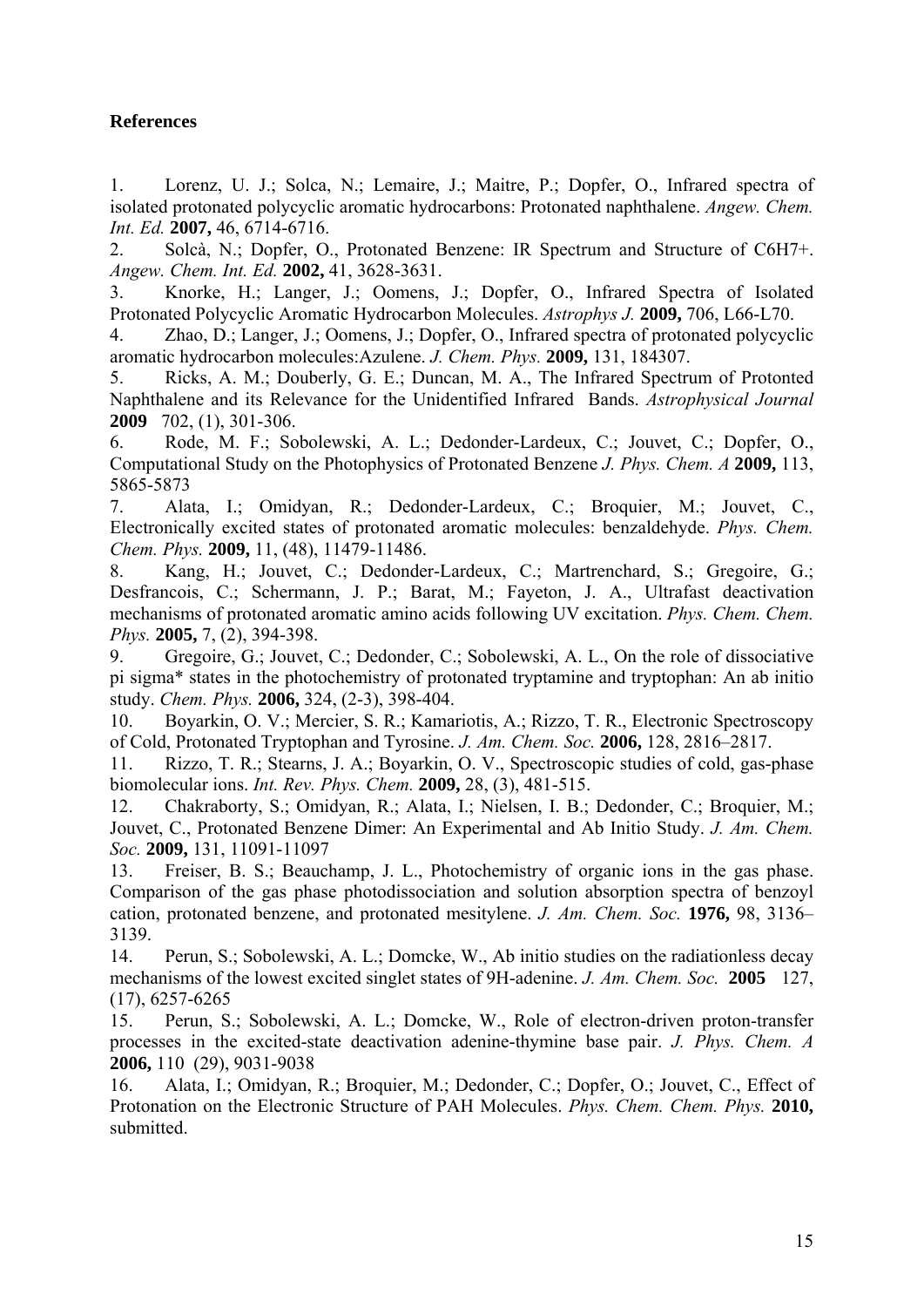17. Ebata, T., Study on the Structure and Vibrational Dynamics of Functional Molecules and Molecular Clusters by Double Resonance Vibrational Spectroscopy. *Bull. Chem. Soc. Jpn.*  **2009,** 82, (2), 127-151.

18. Lucas, B.; Barat, B.; Fayeton, J. A.; Jouvet, C.; Çarçabal, P.; Grégoire, G., Statistical versus non statistical photofragmentation protonated GWG tri-peptide induced by UV excitation. *Chem. Phys.* **2008,** 347, (1-3), 324-330.

19. NIST, In *webbook of chemistry, <http://webbook.nist.gov/chemistry/>*.

20. Cockett, M. C. R.; Ozeki, H.; Okuyama, K.; Kimura, K., Vibronic Coupling in the Ground Cationic State of Naphthalene - a Laser Threshold Photoelectron [Zero Kinetic-Energy (Zeke)-Photoelectron] Spectroscopic Study. *J. Chem. Phys.* **1993,** 98, (10), 7763-7772. 21. Hoheisel, G.; Heinecke, E.; Hese, A., Optical-optical double resonance spectroscopy

on pentacene molecules in a supersonic jet. *Chem. Phys. Lett.* **2003,** 373, (3-4), 416-421.

22. Lambert, W. R.; Felker, P. M.; Syage, J. A.; Zewail, A. H., Jet Spectroscopy of Anthracene and Deuterated Anthracenes. *J. Chem. Phys.* **1984,** 81, (5), 2195-2208.

23. Vanherpen, W. M.; Meerts, W. L.; Dymanus, A., Rotationally Resolved Laser Spectroscopy of Tetracene and Its Vanderwaals Complexes with Inert-Gas Atoms. *J. Chem. Phys.* **1987,** 87, (1), 182-190.

24. Sebree, J. A.; Kislov, V. V.; Mebel, A. M.; Zwier, T. S., Spectroscopic and Thermochemical Consequences of Site-Specific H-Atom Addition to Naphthalene. *J. Phys. Chem. A* **2010,** 114, 6255-6262.

25. Snow, T.; Page, L. V.; Keheyan, Y.; Bierbaum, V. M., The interstellar chemistry of PAH cations. *Nature* **1998,** 391, 259-260.

26. Pathak, A.; Sarre, P. J., Protonated PAHs as carriers of diffuse interstellar bands. *Mon. Not. R. Astron. Soc.:letters* **2008,** 391, L10-L14.

27. Hammonds, M.; Pathak, A.; Sarre, P. J., TD-DFT calculations of electronic spectra of hydrogenated protonated polycyclic aromatic hydrocarbon (PAH) molecules: implications for the origin of the diffuse interstellar bands? *Phys. Chem. Chem. Phys.* **2009,** 11, 4458-4464.

28. Jenniskens, P.; Desert, F. X., A survey of diffuse interstellar bands (3800-8680- ANGSTROM). *Astron. Astrophys. Suppl. Ser.* **1994,** 106, 39-78.